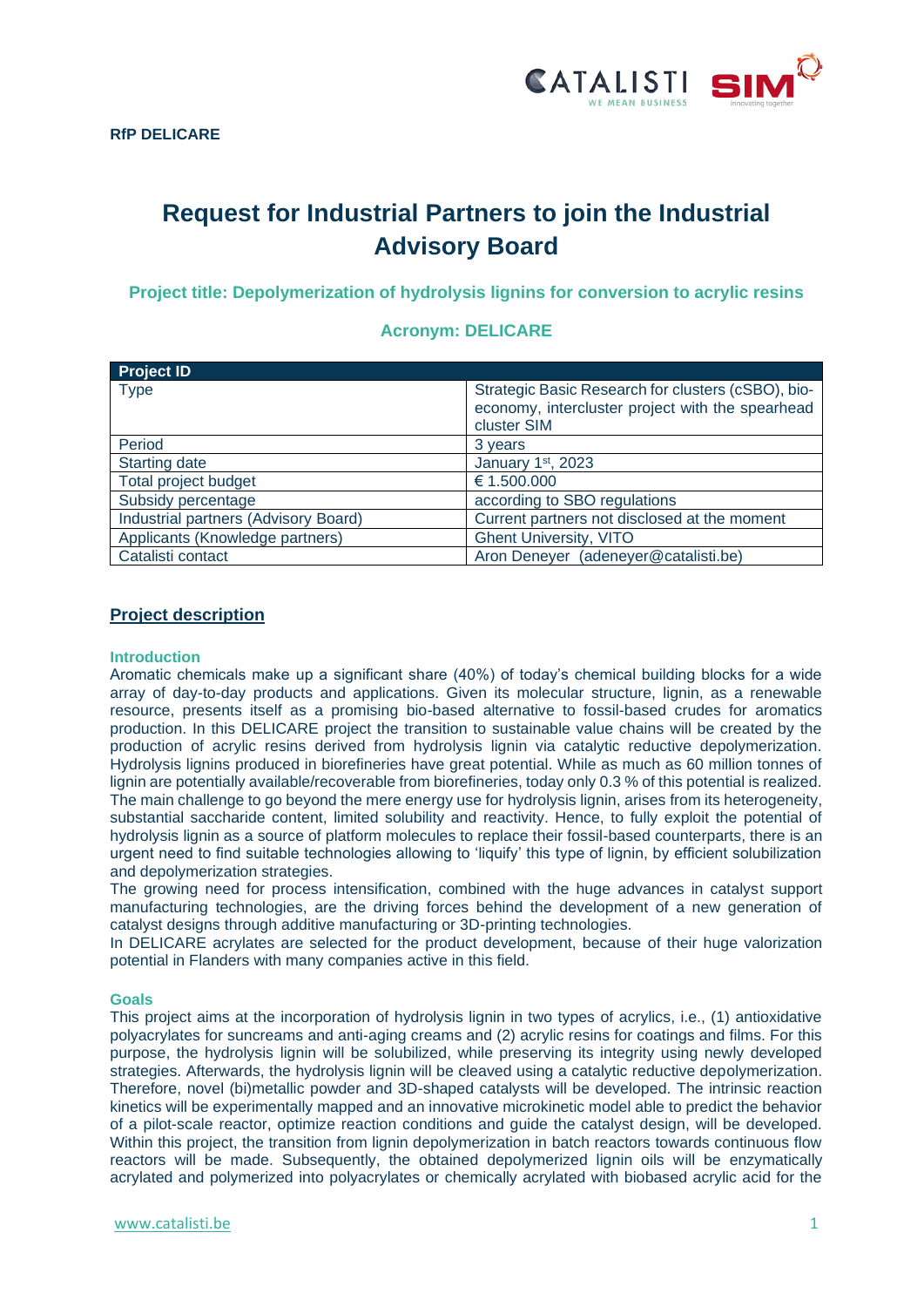

## **RfP DELICARE**

synthesis of lignin-based acrylic resins. Finally, the economic feasibility of the full value chain will be evaluated and a roadmap will be developed to define what is needed in terms of follow-up research trajectories and to ensure market success.

#### **Main valorization goals in the various work packages**

(1) Making hydrolysis lignin available for new applications through suitable solubilization and lignin pretreatment strategies, and through new analytical method development/implementation for hydrolysis lignin characterization

- (2) Innovative 3D shaped catalyst production for lignin depolymerization purposes
- (3) From batch towards continuous depolymerization technologies
- (4) Process intensification through kinetic, reactor and process models
- (5) Valorization of new lignin-derived acrylics as bulk materials and high-value additives
- (6) Value chain assessment (incl. evaluation of economic feasibility and road map development)

In the context of the SBO project, once optimal process specifications for the solubilization and subsequent metal-catalyzed depolymerization of the lignin are established, scale-up, demonstration and validation of the process for hydrolysis lignin at the LignoValue pilot plant will be possible in an industrially relevant environment in the after SBO trajectory.

#### **Request**

**To foster interaction with the industry, the project partners are looking for companies that wish to be involved in this cluster strategic basis research (cSBO) project as part of an advisory committee.**

**More specific, the project partners are searching for industrial partners along the value chain**, **among others lignin producers/suppliers, raw materials suppliers, analytics developers, catalyst producers, additive manufacturing developers, process and product developers, technology providers, end users, acrylics (resins, coatings, additives, films, inkts) producers.**

The primary role of companies during the pre-project phase is to tailor the project proposal to the actual needs of the companies and thereby maximise the likelihood of future utilisation of the results. During the project execution, a two-way dialogue between the researchers and the user field involved remains essential to achieve the targeted knowledge transfer from scientific research to concrete applications. The primary role of companies during the implementation phase is:

to assist the research from an economic point of view;

to assist in designing and preparing the translation of the results into concrete economic applications. During the cSBO project execution, companies may contribute as member of the advisory committee. In addition, they may prefer to undertake parallel R&D activities that are related to the subject of the SBO project at their own expense. In the latter option, the parallel R&D activities are not part of the SBO project. Companies may explore the possibility to obtain funding from the Agency for Innovation and Entrepreneurship.

The Advisory Board is open to all interested companies, including companies established outside the Flemish region.

*Important notice: Companies that wish to be involved in this cSBO project, will need to be (at least) member of Catalisti and/or a member of SIM. For more information on membership and membership fees, please contact Aron Deneyer [\(adeneyer@catalisti.be\)](mailto:adeneyer@catalisti.be). In compliance to SBO regulations, the following requirements apply during the project implementation:*

- *All commercial members of the advisory committee are required to make a monetary contribution of minimum € 250/year in the case of an SME or minimum € 1,000/year in the case of a large enterprise or another organisation.*
- *A commitment to a substantive contribution and a time investment to participate in bilateral consultations with the project executors and/or meetings of the advisory committee.*